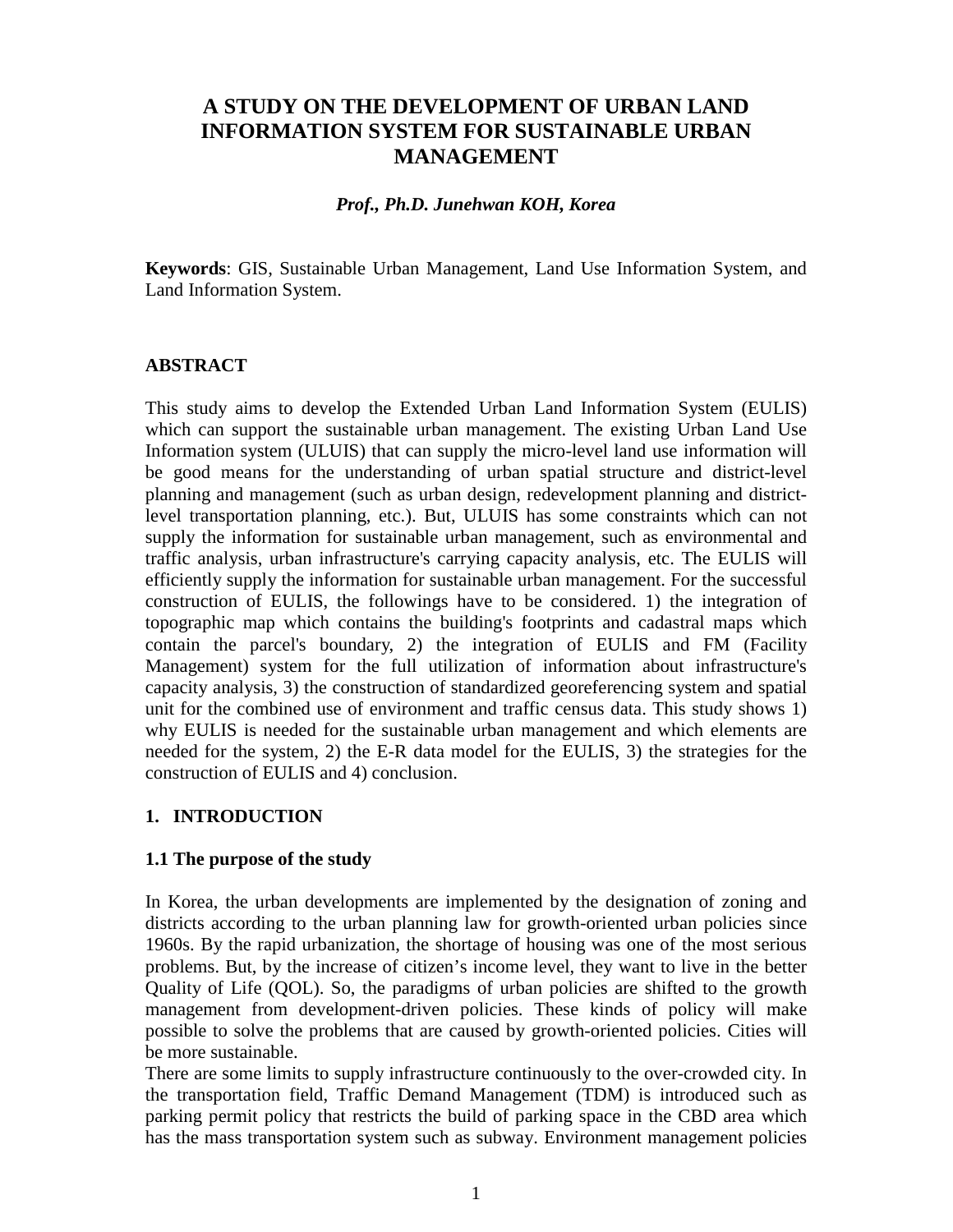that try to reduce the production of garbage are introduced such as the separate garbage collection, the reuse of waste and the payment by solid-waste weight, etc. Kown (1998) asserts that the urban development has to be realized environmentally sound, sustainable and humanistic.

The paradigm of urban planning and development will be change as shown <Table 1>. The type of the needed data by this change will be changed from the macro-level and area-wide regional data to the micro-level and detailed data.

|                   | Changed contents           |                                             |
|-------------------|----------------------------|---------------------------------------------|
| Planning types    | Macro level mater planning | Micro level Urban design, detailed planning |
| Developed         | By public sector           | By private sector                           |
| Land use patterns | Segregation                | Mixed use                                   |
| Development types | New development            | Redevelopment, reconstruction               |
|                   |                            |                                             |

**Table 1.** The shift of urban planning paradigm

The chapter 7 of the Agenda 21 which is adopted at RIO environment and development conference in 1992 suggests the program for the promoting sustainable human settlement development as follows: (1) providing adequate shelter for all, (2) improving human settlement management, (3) promoting sustainable land-use planning and management, etc.

To implement these programs, the following means are suggested: (1) improving urban management, (2) strengthening urban data systems, (3) undertaking a comprehensive national inventory of their land resources, (4) accessing to modern techniques of landresource management, such as geographical information systems, satellite photography/imagery and other remote-sensing technologies.

The above means have little attention to the inner area's sustainability and the relationship and the impact among the components (such as people, establishment, land use, etc).

The purpose of this study is the development of Extended Urban Land Information System (EULIS) that can manage the highly developed inner urban area sustainable by extension of Urban Land Use Information System model (Koh, 1995).

## **1.2 The study method**

The area of this study is focussed on the highly, densely and vertically developed urban area. The data for this kind of study will come from:

- topography map, land and building register, image data from the aerial photograph or remote sensing data.
- three-dimensional land use information from Urban Land Use Information System (ULUIS) model that has parcel, building and user(establishment)'s data.

Traditionally, the data for urban planning come from the land register's land category or the building register's major usage. This kind of urban land use data that can not show the land use characteristics of highly developed area, shows only the overall trend of land use. This will not be appropriate for the analysis of area whose land use is vertically differentiated. (Kim & Koh, 1995, p.184).

This paper proposes the Extended Urban Land Information System (EULIS) model that is possible to manage the city more sustainable. Also this study suggests the method of integrating the data of the government's computerization projects (such as digitalized land and building register system, NGIS project for national base map construction,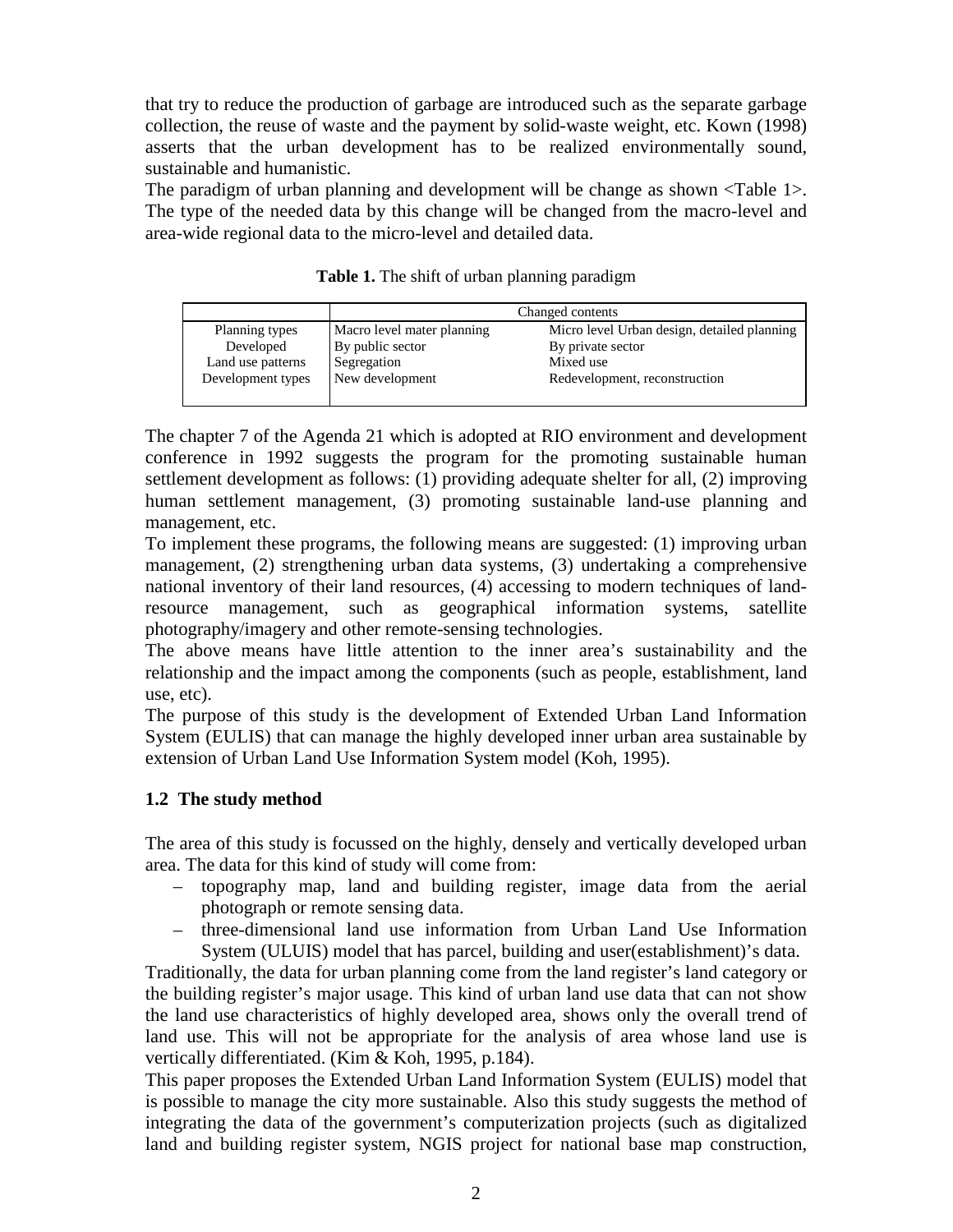#### etc). This Paper consists

Firstly, the related studies are reviewed for showing the necessity of development of EULIS model and the dimension of data that are needed for the sustainability analysis. Secondly, the usability and limits of existing Urban Land Use Information System model that is suggested by Koh(1995) are identified. Thirdly, to decide the DB items for EULIS model and to identify the indicators for the measuring of sustainability, the related research works are reviewed. Entity-Relationship (E-R) model is built. Finally, the strategies (such as integration, standardization, etc) for the implementation of EULIS model are suggested.

## **2. SUSTAINABLE URBAN MANAGEMENT AND LAND INFORMATION SYSTEM (LIS)**

## **2.1. The concept of sustainable urban management**

The most widely cited definition is that of the World Commission on Environment and Development (WECD, 1987), also known as the Brundtland Commission:

*Sustainable development is the development that meets the needs of the present without compromising the ability of future generations to meet their own needs.*

The Rio declaration on Environment and Development in 1992 proclaims the principles. Principle 3 that contains the concept of sustain development is "the right to development must be fulfilled so as to equitably meet developmental and environmental needs of present and future generations**".**

The indicators for the measuring the achievement of sustainability in the United States, that is recommended by the president's Council on Sustainable Development, have to include the economic propensity, environmental health, social equity and welfare.

Kim, et al. (1997) suggest the sustainable urban development strategies as follows: (1) to plan more park and green space in the city, (2) to improve pedestrian space and network, (3) to make a city culturally richer place, (4) to reduce the traffic demand, (5) to build the urban information system, etc.

The land cover and Biotop survey using the GIS and remote sensing technique is conducted by Seoul Metropolitan Government (SMG) recently. The Biotop survey data will be very useful for the sustainable urban planning and management, urban ecosystem conservation and restoration, etc. SMG will periodically produce the Biotop map that shows the current ecological status of Seoul. Below figure is the Seoul's Biotop Map (from http://green.metro.seoul.kr/). These kinds of study and survey are using the more area-wide land use information. So, they are more appropriate for the macro-level and 2-dimensional analysis. But, the future city will be more compact, high-rise and will have higher density structure than now. Such city's sustainable development and management will be possible by the continuous monitoring of urban infrastructure's carrying capacity. By the construction of EULIS that contains parcel, building and user's traffic and environmental characteristics, the sustainable, microlevel, scientific and efficient urban management will be possible.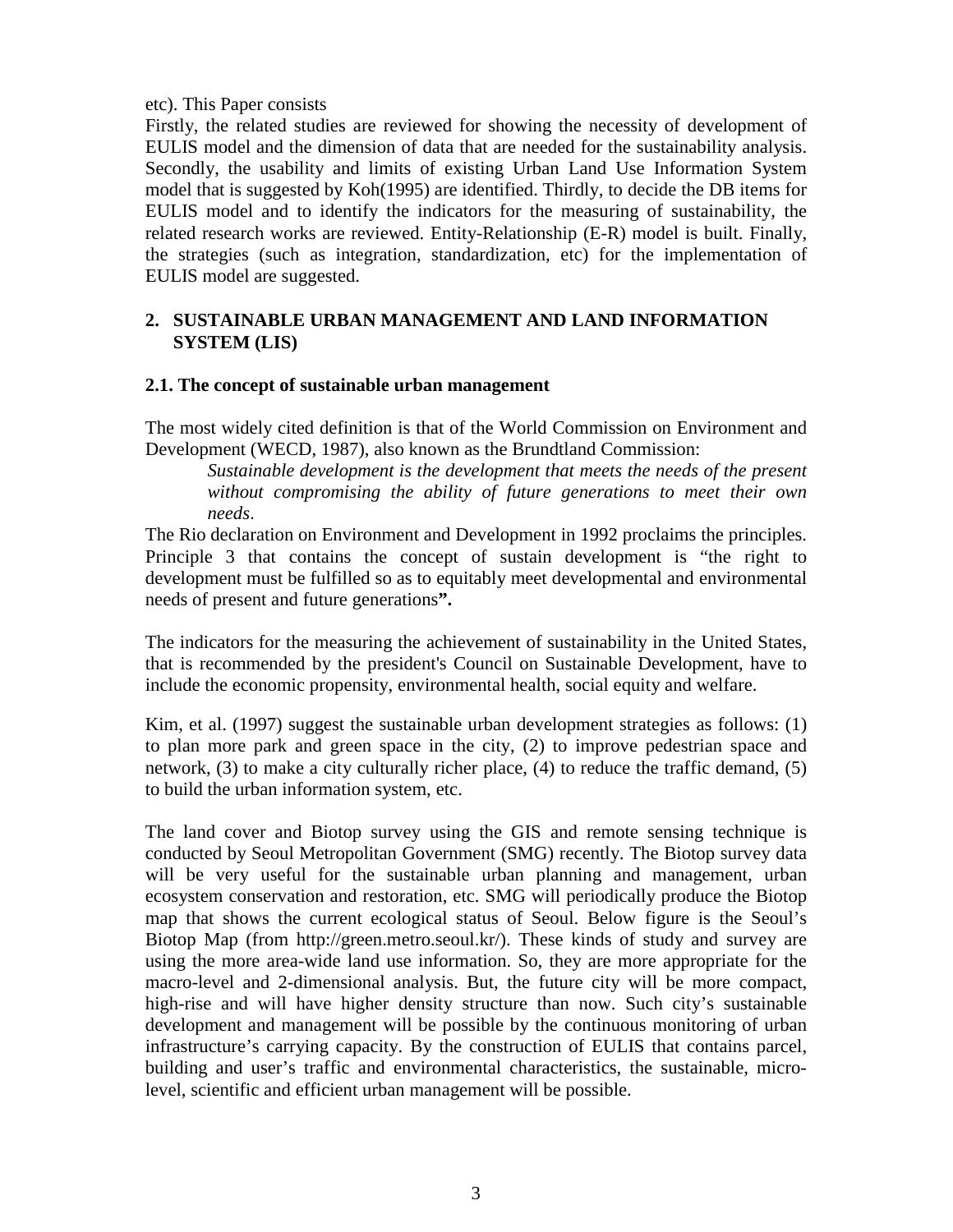

## **2.2. The construction of Land Information System**

As introduced early, the construction of land inventory and LIS are recommended by the Agenda 21. To promote sustainable land-use planning and management, the following means are suggested:

- 1. improving urban management,
- 2. strengthening urban data systems,
- 3. undertaking a comprehensive national inventory of their land resources,
- 4. accessing to modern techniques of land-resource management, such as geographical information systems, satellite photography/imagery and other remote-sensing technologies.

According to the issues of the agenda of Habitat II conference that held in Istanbul in 1996, the necessity of construction of LIS for the more integrated and better land management is emphasized. And the existing urban infrastructure has to be fully utilized and the development has to maintain the proper density according to the carrying capacity of facilities.

At the same time, the International Federation of Surveyors (FIG), particularly Commission 7 that is responsible for cadastre and land management published "Statement on the Cadastre" in 1994. Among the roles of cadastre, the sustainable development and environmental protection are stressed.

"A Cadastre is normally a parcel based, and up-to-date land information system containing a record of interests in land (e.g. rights, restrictions and responsibilities). It usually includes a geometric description of land parcels linked to other records describing the nature of the interests, the ownership or control of those interests, and often the value of the parcel and its improvements. It may be established for fiscal purposes (e.g. valuation and equitable taxation), legal purposes (conveyancing), to assist in the management of land and land use (e.g. for planning and other administrative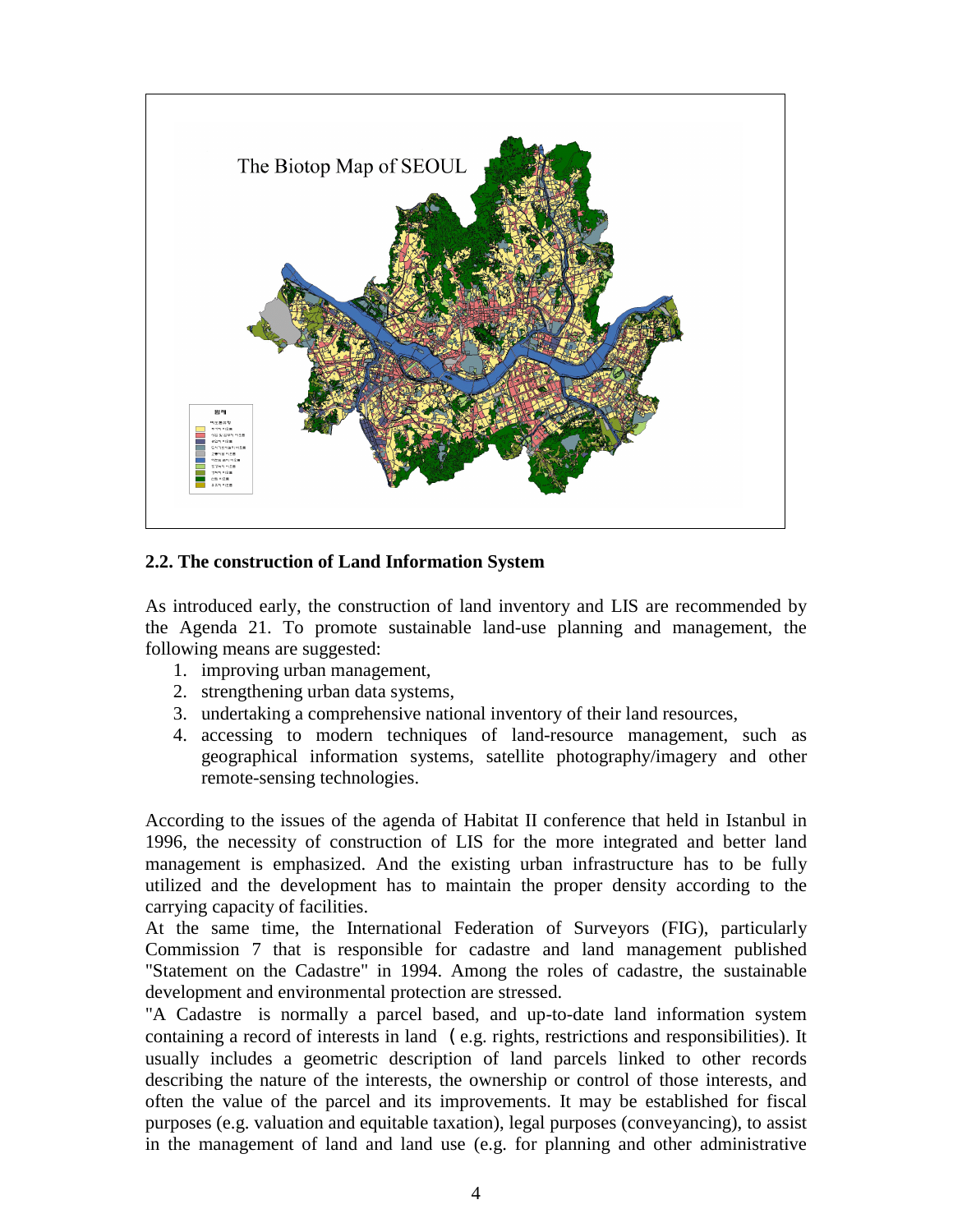purposes), and enables sustainable development and environmental protection."

The theme of the conference sponsored by ISSS and ITC is "Geoinformation for Sustainable Land Management". The concept of Sustainable Land Management (SLM), the construction of Geo-Information Infrastructure (GII) for SLM, etc. were dealt.

In Korea, the government and the research institutes have been attended the development of Land Information System development since mid 1980s. As one of the administrative information system of government, the land register was computerized in the late 1980s. Korea Research Institute for Human Settlements (KRIHS, 1985) had a research about the Urban Information Management System. The researches and developments on Land-related information system as the National Information Infrastructure (NII) have been accomplished such as follows: (1) Ministry of Home Affairs (MOHA, 1993) and Korea Computerization Agency's research on the development of Parcel-based Land Information System (PBLIS), (2) Ministry of Construction and Transportation (MOCT, 1995)'s National Geographic Information System (NGIS) project, (3) Seoul Development Institute (SDI, 1996)'s research on the development of Land Use Information System (LUIS) for Seoul, etc.

## **3. THE ANALYSIS OF THE EXISTING URBAN LAND USE INFORMATION SYSTEM (ULUIS) MODEL**

## **3.1 The characteristics of urban land use**

The users, such as people and establishments, bring on the urban land use. The land use gives rise to the urban infrastructure's foundation. The land use that is represented by the urban activity has the close relationship with the infrastructure. The appropriate combination between the activity and the infrastructure will make the city more pleasant and safer to the peoples. The types of the activity in the future will be more diversified than before. It will gradually arouse the mixed land use patterns.

By the Procos (1976), the multi-purpose and mixed use of parcels and buildings considered as not changing within a certain period of time. That is, the industrial area that is developing to the residential use is considered as industrial use. But, the purpose of large-scale comprehensive developments is the round-the-clock use of the buildings. So, in the measuring the changes of land use, the time variable has to be considered.

## **3.2 The analysis of Existing ULUIS Model**

The study on the development of Urban Land Use Information System (ULUIS) Model (Koh, 1995) is focused on the urban land use, especially detailed and vertically differentiated land use. The vertical expansion of great cities makes impossible to understand the land use pattern with the aerial photograph and remote sensing data only.

## 3.2.1 The data collection system

The data collection system of the ULUIS Model is as follows: (1) the digitizing of the building's footprints from the aerial map (1:1,200 scale) and the parcel boundary from cadastral map, (2) the input of attribute data, such as address, area, land value and owner from land register, use, year of built, number of stairs from building register, classification by industry, total floor area and number of employees from establishment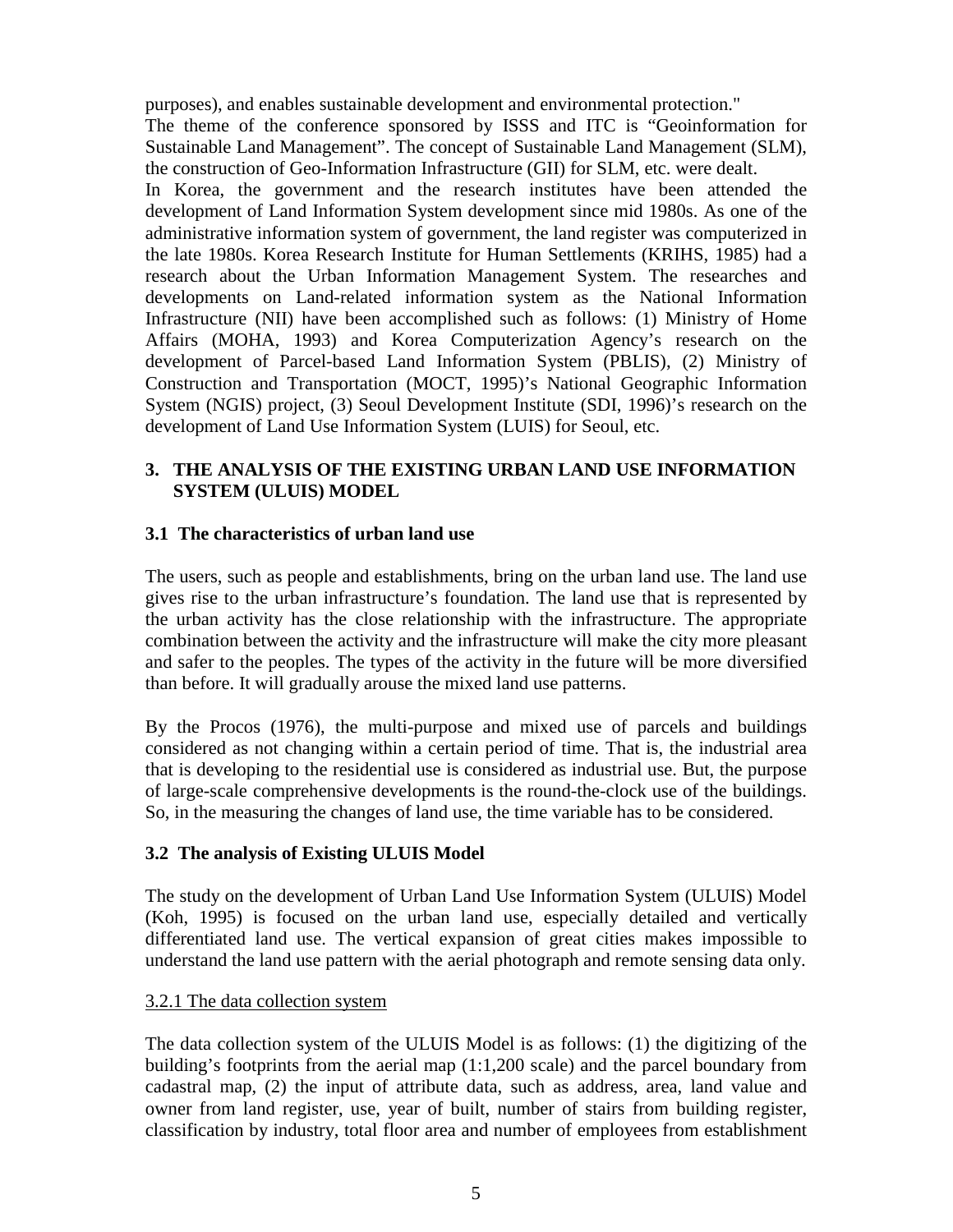register, (3) the field survey for parking lot, open space, etc.

The digitalized attribute data has to be opened to the public and fully utilized for the maintenance of ULUIS database. It will reduce to cost for the construction of the database.

#### 3.2.2 The entities of ULUIS database

The ULUIS Model is based on the relational database. After the conceptual model is built, the E-R model is fully normalized for the perfect retrieval and the no duplication. The entities of this model are parcel, building and establishment.

#### 3.2.3 The usefulness and limits of ULUIS model

The usefulness of Urban Land Use Information System is as follows:

- The characteristics of urban land use can be understood by attribute data's statistical analysis.
- The differentiations of land use of buildings or blocks unit can be understand easily.
- The accumulation of land use will be shown by the geographical analysis of linkage among uses. (Koh, Junehwan, 1995)
- The suitability of zoning and development potential by parcel can be evaluated by the Building-to-Land Ratio(BLR) and Floor Area Ratio(FAR) by buildings or blocks.(Lee, Yangjae and Junehwan Koh, 1997)

The FAR which implies the density of urban development can be calculated and shown with this system.  $\langle$  Fig. 1> is the flowchart for BLR and FAR.  $\langle$  Fig. 2> and  $\langle$  Fig. 2> are the result maps of BLR and FAR each. Those information can be utilized in the designation of redevelopment area and detailed area planning (such as Germany's Bplanning).

**Fig. 1** The Flowchart for BLR and FAR

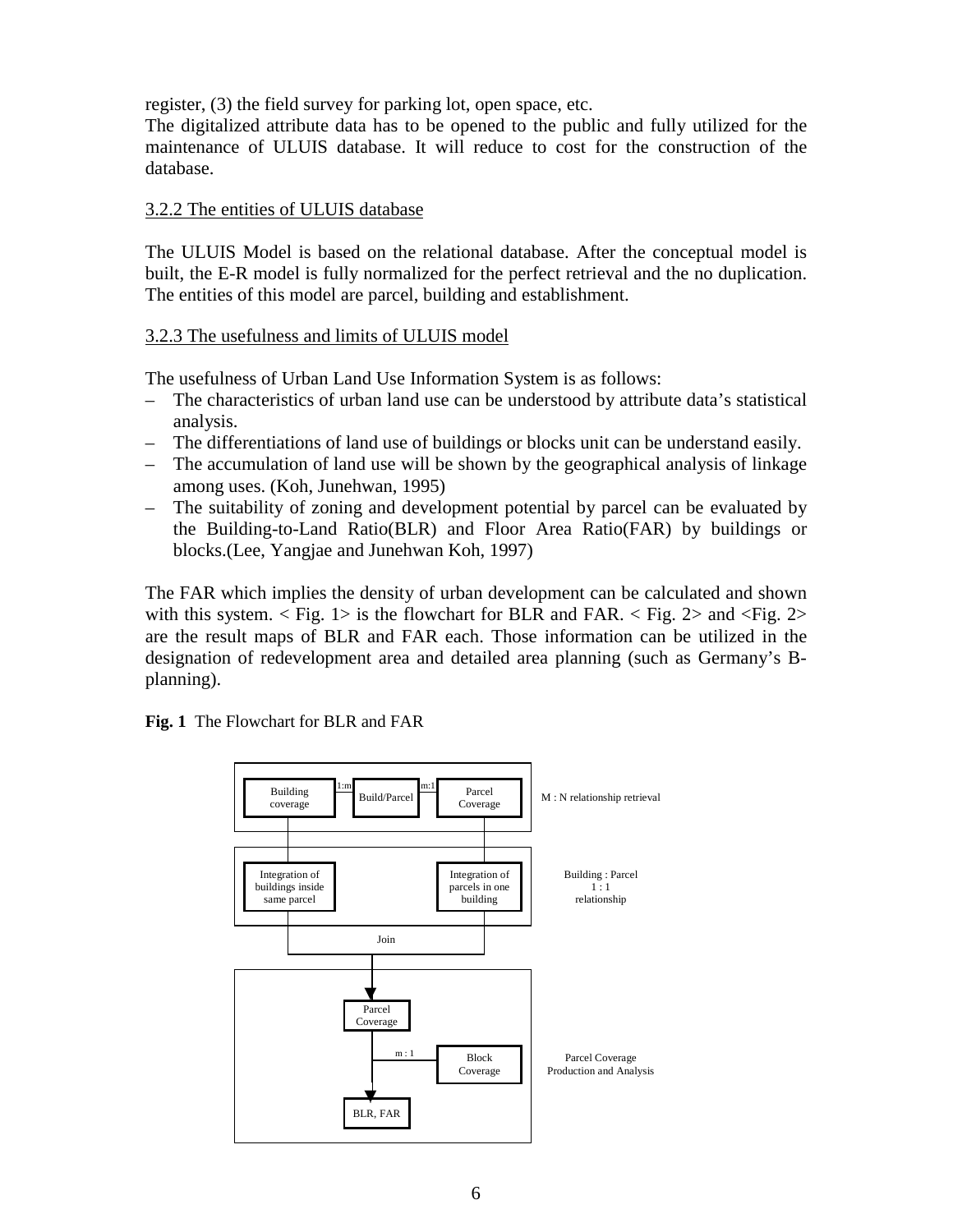**Fig. 2.** The BLR Map



**Fig. 3.** The FAR Map



This kind of Urban Land Use Information System model that is using the SIC (Standard Industrial Classification) code of establishment can provide more accurate and scientific land use information than the existing land use information acquisition system using land register's land type or building register's building usage type data.

This model is more useful than traditional methods in the understanding of land use patterns for densely developed urban area such as CBD. But, It has some limits such as follows:

- This model can not provide the urban infrastructure-related information such as traffic generation, parking lot needs, water usage and environment-related establishment's waste production and fuel usage, etc.
- This model can not be used for the future sustainable urban management.

By these limitations, Extended Land Information System model is proposed for the sustainable urban management.

## **4. THE CONSTRUCTION OF THE EXTENDED URBAN LAND INFORMATION SYSTEM (EULIS) FOR SUSTAINABLE URBAN MANAGEMENT**

#### **4.1 The necessity of EULIS model**

The necessity of EULIS development is to make possible the sustainable urban management. The basic analysis of vertically differentiated land use is possible by the existing ULUIS. But, for the more detailed and sustainable analysis to the urban land,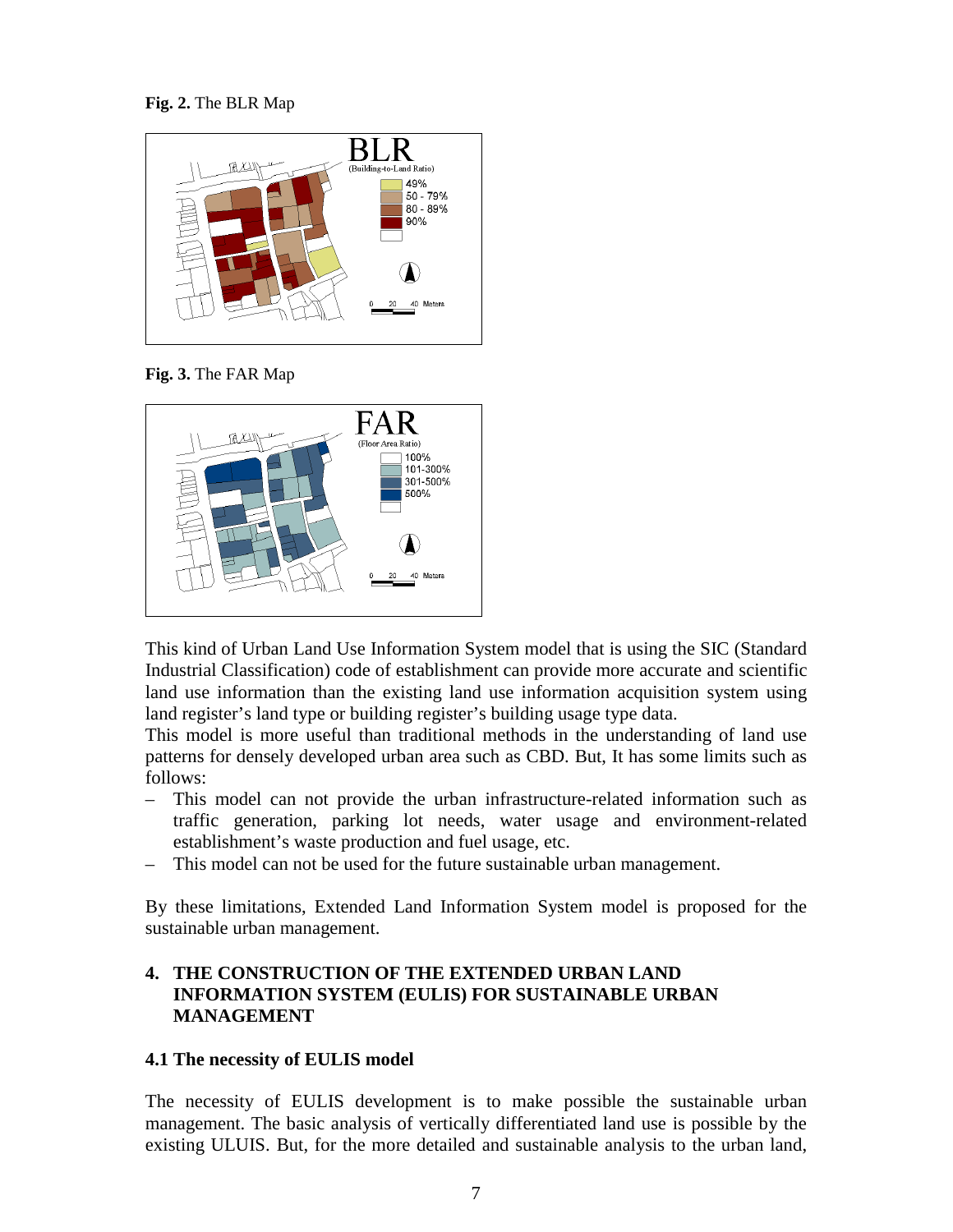the ULUIS has to extend the entities and fields such as environment, traffic and infrastructure-related items, etc.

In order to possible to manage the city sustainable, more efficient land information system has to be built. And the sustainable urban management is conducted within the carrying capacity of infrastructures and urban eco-system. Namely, the urban land use, energy consumption, traffic generation and waste disposal has to balance between the urban eco-system and built environment system.

#### **4.2 The construction of EULIS Model**

#### 4.2.1 The data collection system

EULIS's data collection system is based on the existing land use information system. <Fig. 4> shows the inclusion of the environment and traffic census data for sustainable urban management. Digital map that is made by Korean government's National Geographic Information System (NGIS) project is used as base map.

The Ministry of Government Administration and Home Affairs (MOGAHA)'s Parcel-Based Land Information System (PBLIS) is the base of the EULIS. The comprehensive urban land use census that shows the environmental and traffic condition, etc. has to be conducted periodically. The spatial unit of these data is based on the user of building.



#### **Fig. 4.** EULIS's Data Flowchart

## 4.2.2 The entities of EULIS

EULIS is based on the relational database concept same as existing ULUIS. The EULIS's E-R model that has added some fields for sustainable urban management is possible is built as <Fig. 5>. The added fields, that can be used as basic data for urban infrastructure's planning and capacity analysis, are the solid waste production by type, the number of visitors, the parking area, the water and electricity use, etc.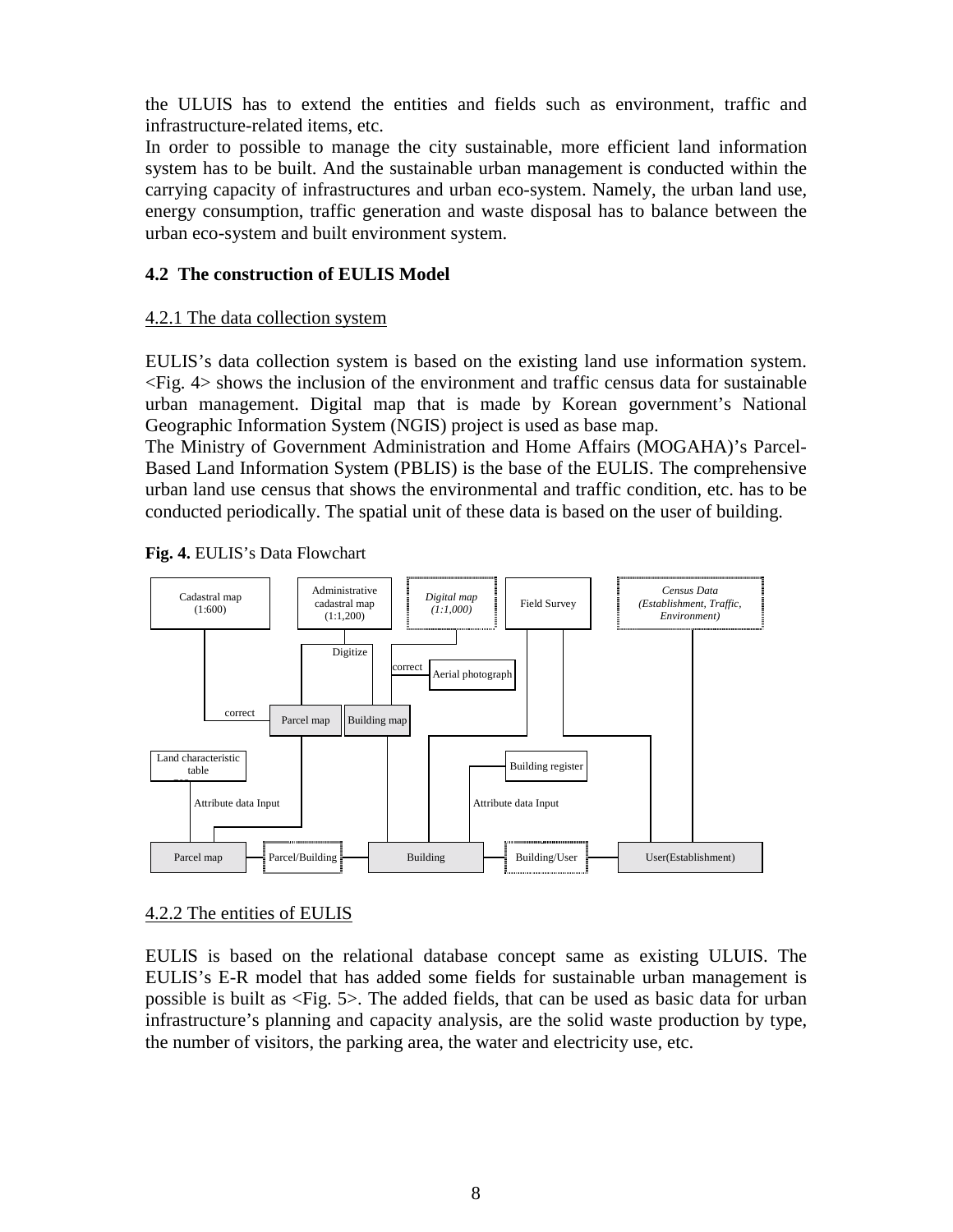#### **Fig. 5.** EULIS's E-R data model



#### 4.2.3 The strategies for EULIS construction and application

The success and usefulness of EULIS depends on the fact that is how much well applied to the sustainable urban planning and management. The application system that can provide the indicators and can monitor sustainability has to be developed. And for the full operation of EULIS, the followings have to be considered. Firstly, the topography map that contains the building's footprint and the cadastral map have to be merged one digital map. Secondly, the comprehensive survey and census have to be conducted for the integration of land use data, the transportation and environmental data that can be the attribute data of EULIS. Thirdly, EULIS has to be integrated with the facility management system to provide information for deciding the size and location of urban infrastructure. Finally, the Biotop map data also has to be integrated to the EULIS system.

#### **5. CONCLUSION**

In this paper, the model of Extended Urban Land Information System (EULIS) which is possible to sustainable urban management is suggested. Existing Parcel-based Urban Land Use Information System (ULUIS)'s usefulness is also proved. ULUIS is essential to the analysis of current land use and urban spatial structure, and the more detailed urban planning and developments. But, it is impossible to provide the information for the sustainable urban management. By the need assessment for EULIS, some items are added onto the ULUIS, and E-R model is built. Also, the development strategies for more efficient system are suggested.

The further researches for the more efficient EULIS system development have to be conducted as follows; (1) the more precise and detailed demand analysis of sustainability, (2) the implementation of land use census and the development of the field survey methodology, (3) the development of the land use classification system such as USA's Land-Based Classification Standards(APA, LBCS), (4) the improvement of the institutions about the data sharing and the protection of privacy.